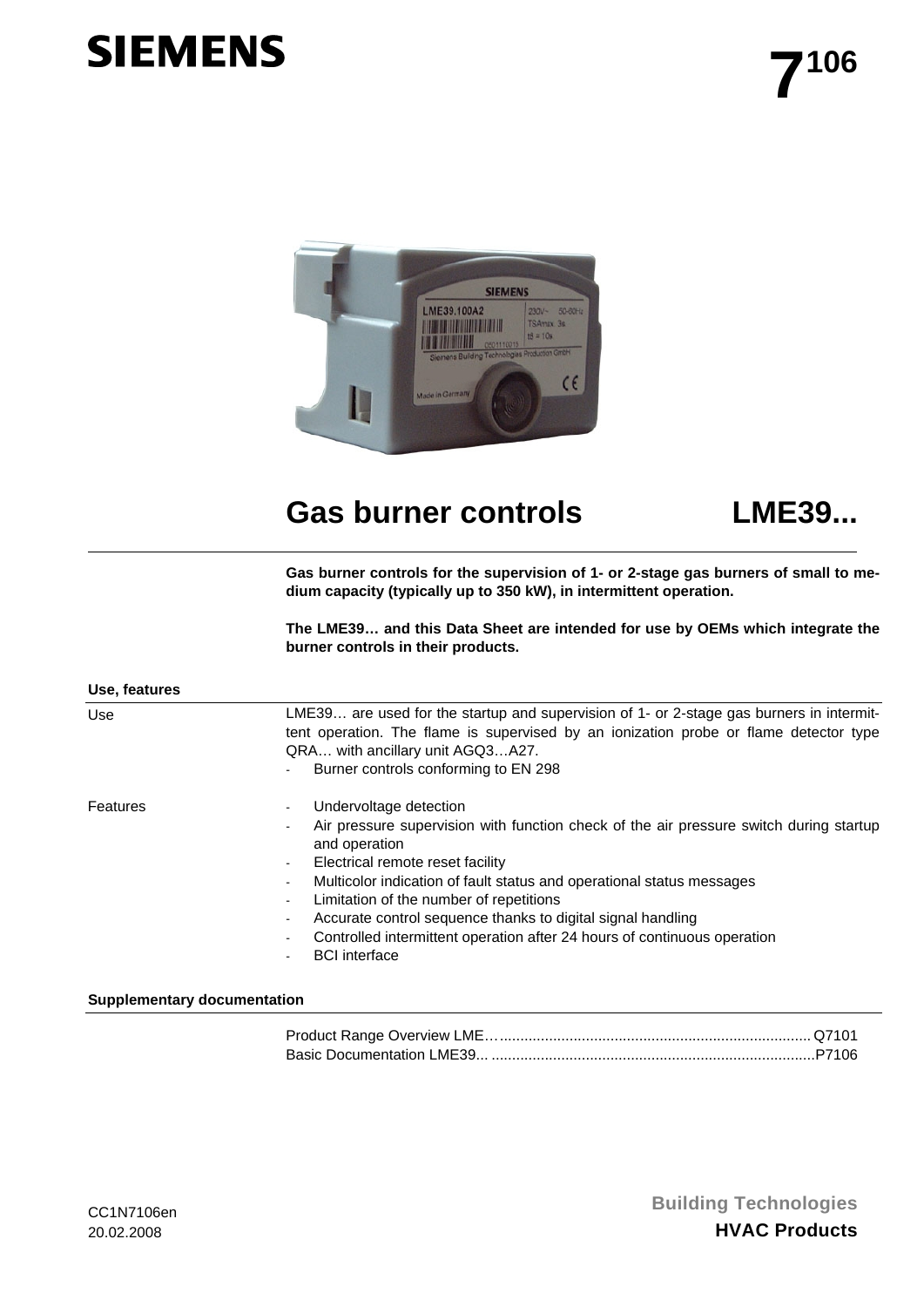

#### **To avoid injury to persons, damage to property or the environment, the following warning notes must be observed!**

#### **Do not to open, interfere with or modify the unit!**

- All activities (mounting, installation and service work, etc.) must be performed by qualified staff
- Before making any wiring changes in the connection area of the LME39…, completely isolate the plant from mains supply (all-polar disconnection). Ensure that the plant cannot be inadvertently switched on again and that it is indeed dead. If not disconnected, there is a risk of electric shock hazard
- Ensure protection against electric shock hazard by providing adequate protection for the burner control's connection terminals
- Check the connecting lines of the air pressure switch for short-circuits («LP» between terminals 2 and 6)
- Press the lockout reset button / operation button only manually (applying a force of no more than 10 N) without using any tools or pointed objects
- Fall or shock can adversely affect the safety functions. Such units must not be put into operation, even if they do not exhibit any damage
- Each time work has been carried out (mounting, installation, service work, etc.), check to ensure that wiring is in an orderly state and make the safety checks as described in «Commissioning notes»
- The data line for the AZL2... display and operating unit or other accessories, such as the OCI410… (plugs into the BCI interface), must be connected or disconnected only when the burner control is dead (all-polar disconnection), since the BCI interface does not ensure safe separation from mains voltage

#### **Engineering notes**

- When used in connection with actuators, there is no position feedback signal from the actuator to the burner control
- The running times of the actuators must match the burner control's program. An additional safety check of the burner control together with the actuators is required
- If the communication interface (jack RJ11) is not used, protection against electric shock hazard must be provided (jack must be covered up)

#### **Mounting notes**

Ensure that the relevant national safety regulations are complied with.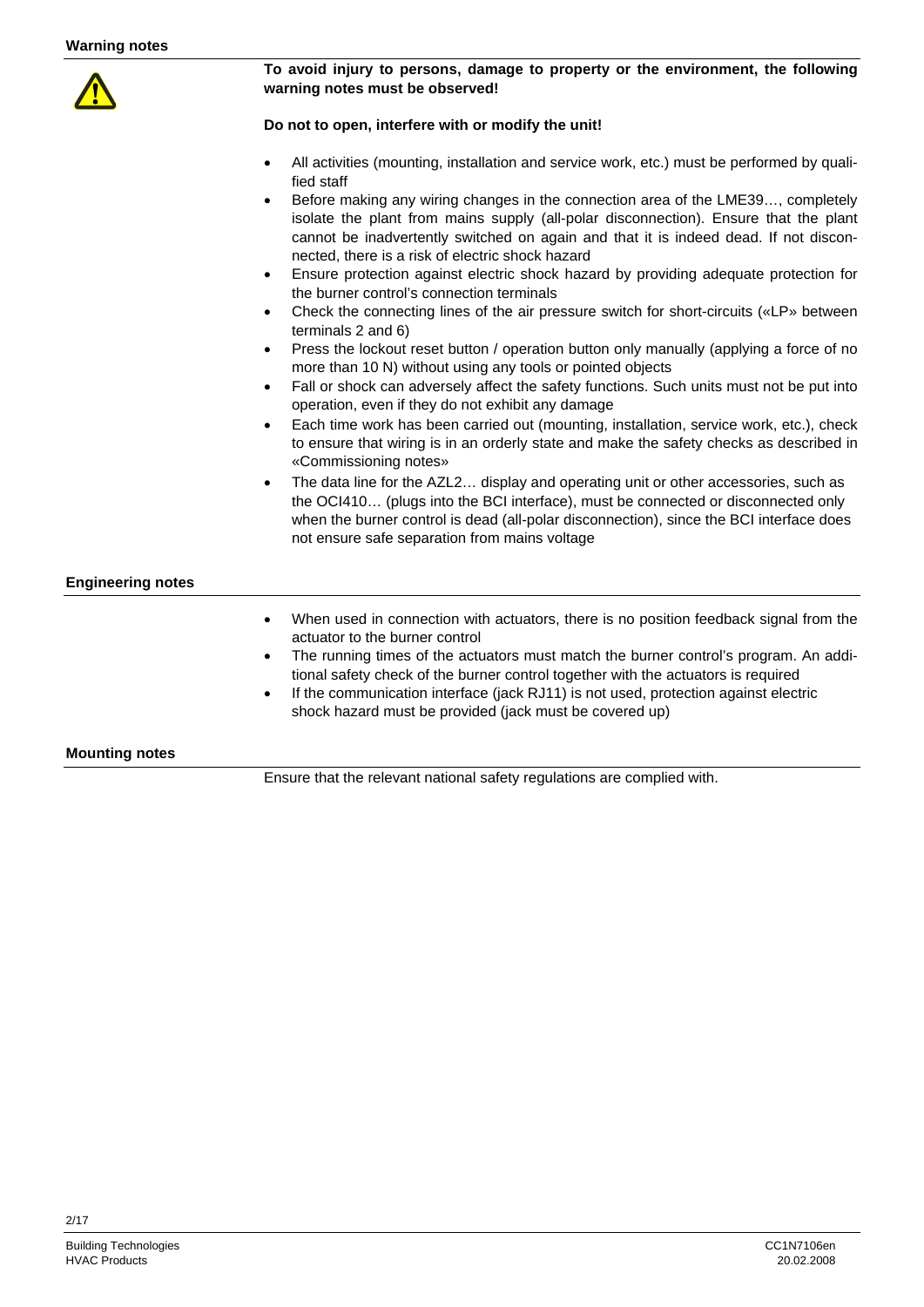Siemens supplies the LME39… burner controls with the factory settings as specified in «Type summary».

The OEM can change the Siemens default settings to meet its own requirements.

With the LME39…, the burner control's characteristics are determined primarily through parameterization. Every time the unit is recommissioned, the parameter settings must be checked. The LME39… must never be transferred from one plant to another without matching the parameters to the new plant.

**Caution** Parameters and settings may only be changed by **qualified staff**. If parameters are changed, responsibility for the new parameter settings is assumed by the person who – in accordance with the access rights – has made parameter changes on the respective access level. After parameterization, the OEM must check to ensure that safe burner operation will be warranted. The OEM which made the settings is always responsible for the parameters, their settings and compliance of the respective application with the relevant national and inter-

national standards and safety regulations, such as EN 676, EN 267, EN 1643, etc. Siemens, its suppliers and other Group Companies of Siemens Ltd. do not assume responsibility for special or indirect damage, consequential damage, other damage, or damage resulting from wrong parameterization.

**Warning** If the factory settings are changed, all changes made must be documented and checked by the OEM.

> The OEM is obliged to mark the unit accordingly and to include at least the list of device parameters and settings in the burner's documentation.

> Siemens also recommends attaching an additional mark on the LME39… in the form of an adhesive label. As specified in EN 298, the label should be easy to read and wipe proof.

The label with a maximum size of  $70 \times 45$  mm can be attached to the upper part of the housing.

Example of label:

| OEM logo                               |                     |  |  |  |
|----------------------------------------|---------------------|--|--|--|
| Product no. / part no.: 1234567890ABCD |                     |  |  |  |
| <b>Caution! OEM settings:</b>          |                     |  |  |  |
| Parameter no.                          |                     |  |  |  |
| $225 = 30$ s (t1)                      | $226 = 2 s (t3)$    |  |  |  |
| $230 = 10$ s (t4)                      | $234 = 0$ s (t8)    |  |  |  |
| $240 = 1$ (repetition)                 |                     |  |  |  |
| $257 = 2 s$ (t3n)                      | $TSA = t3n + 0.7 s$ |  |  |  |
| $259 = 30$ s (t11)                     |                     |  |  |  |
| $260 = 30$ s (t12)                     |                     |  |  |  |
|                                        |                     |  |  |  |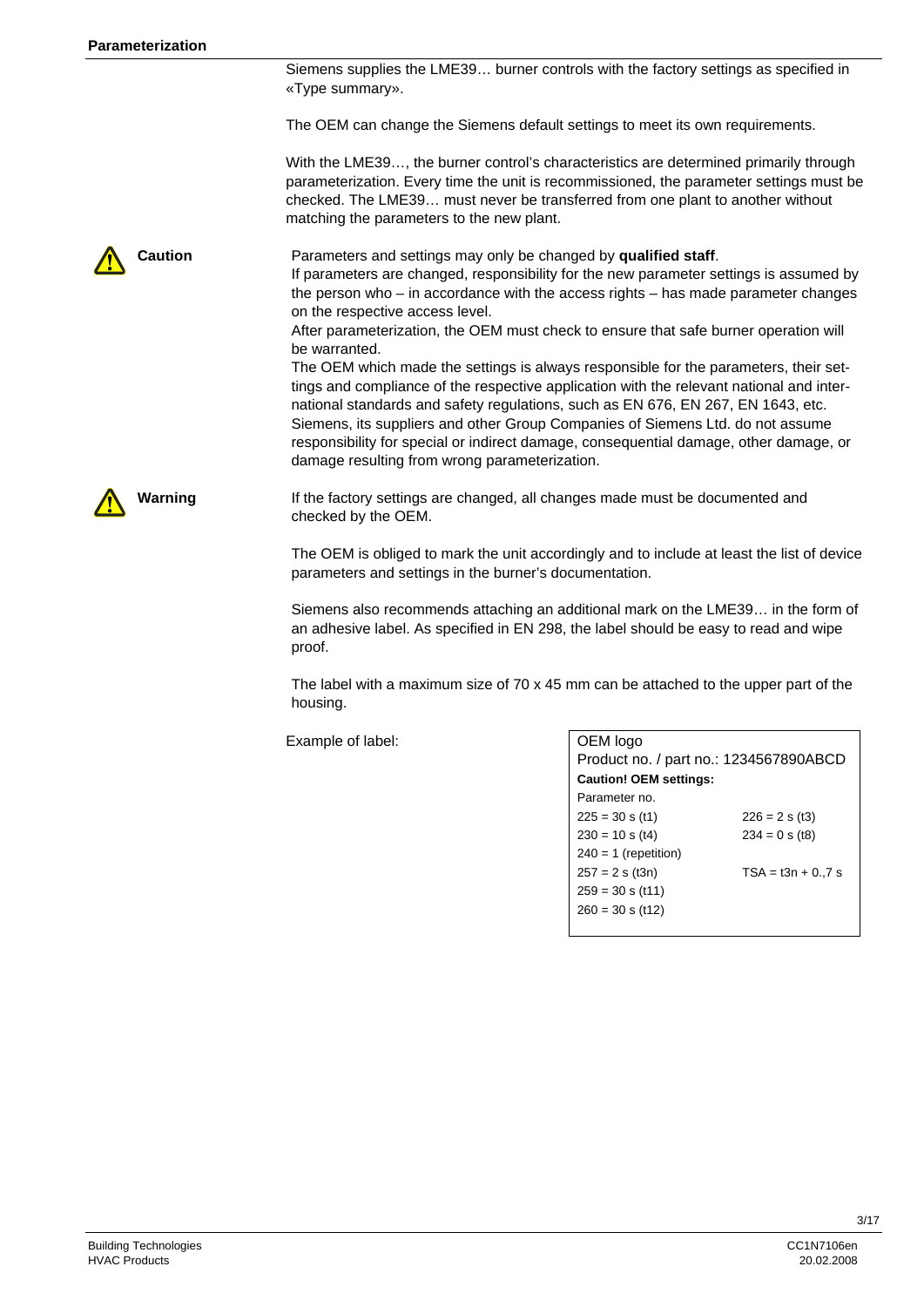- Always run the ignition cables separate from the unit and other cables while observing the greatest possible distance
- Do not mix up live and neutral conductors
- Install switches, fuses, earthing, etc., in compliance with local regulations
- The connection diagrams show the burner controls with earthed neutral conductor. In networks with nonearthed neutral conductor and ionization current supervision, terminal 2 must be connected to the earth conductor via an RC unit (product no. ARC 4 668 9066 0). It must be made certain that local regulations are complied with (e.g. protection against electric shock hazard) since AC 120 V / 50 Hz or AC 230 V / 60 Hz mains voltage produces peak leakage currents of 2.7 mA
- Make certain that the maximum permissible current rating of the connection terminals will not be exceeded
- Do not feed external mains voltage to the control outputs of the unit. When testing the devices controlled by the burner control (fuel valves, etc.), the LME39… must not be connected
- In the case of burners with no fan motor, an AGK25 must be connected to terminal 3 of the unit, or else the burner cannot reliably be started up



- To prevent mixup of different types of burner controls, the LME39… must always be used in connection with grey plug-in bases AGK11.6. Make absolutely certain that the live conductor for the control thermostat or pressurestat «R / W» is tapped after the gas pressure switch «GP» and the safety limit thermostat «STB» and connected to terminal 11 (refer to «Connection diagram»)
- Connecting cable from LME39… to AZL2…or from LME39… to OCI400 / OCI410…: Since the BCI interface has no safe separation from mains voltage, the connecting cable between LME39… and AZL2…, or LME39… and OCI400 / OCI410…, must conform to certain specifications. Siemens has specified the cable for use under the burner hood (cable supplied by Hütter; refer to «Technical data»). When using cables of other manufacture, Siemens' requirement will not necessarily be met
- Do not lay the connecting cable from the LME39... to the AZL2... together with other cables. Use a separate cable
- Service operation with a longer connecting cable from LME39... to AZL2..., or from LME39… to OCI410…:

If a longer cable is required for service work for example (short-time, <24 hours), note that above usage under the burner hood no longer applies and, for this reason, the cable can be subjected to increased mechanical stress. In that case, extra cable sheathing is required (e.g. heat shrink tubing)

- Both the cable and the AZL2... display and operating unit must be shipped and stored so that no damage due to dust and water can occur when used in the plant later on
- To ensure protection against electric shock hazard, make certain that, prior to switching on power, the cable is correctly connected to the AZL2…
- The AZL2... must be used in a dry and clean environment
- For safety reasons, feed the neutral conductor to terminal 2. Connect the burner components (fan, ignition transformer and gas valves) to the neutral distributor as shown below in the illustration. The connection between neutral conductor and terminal 2 is prewired in the base

Example



Legend BV. Fuel valve M Fan motor

Z Ignition transformer

Correct wiring of neutral conductors!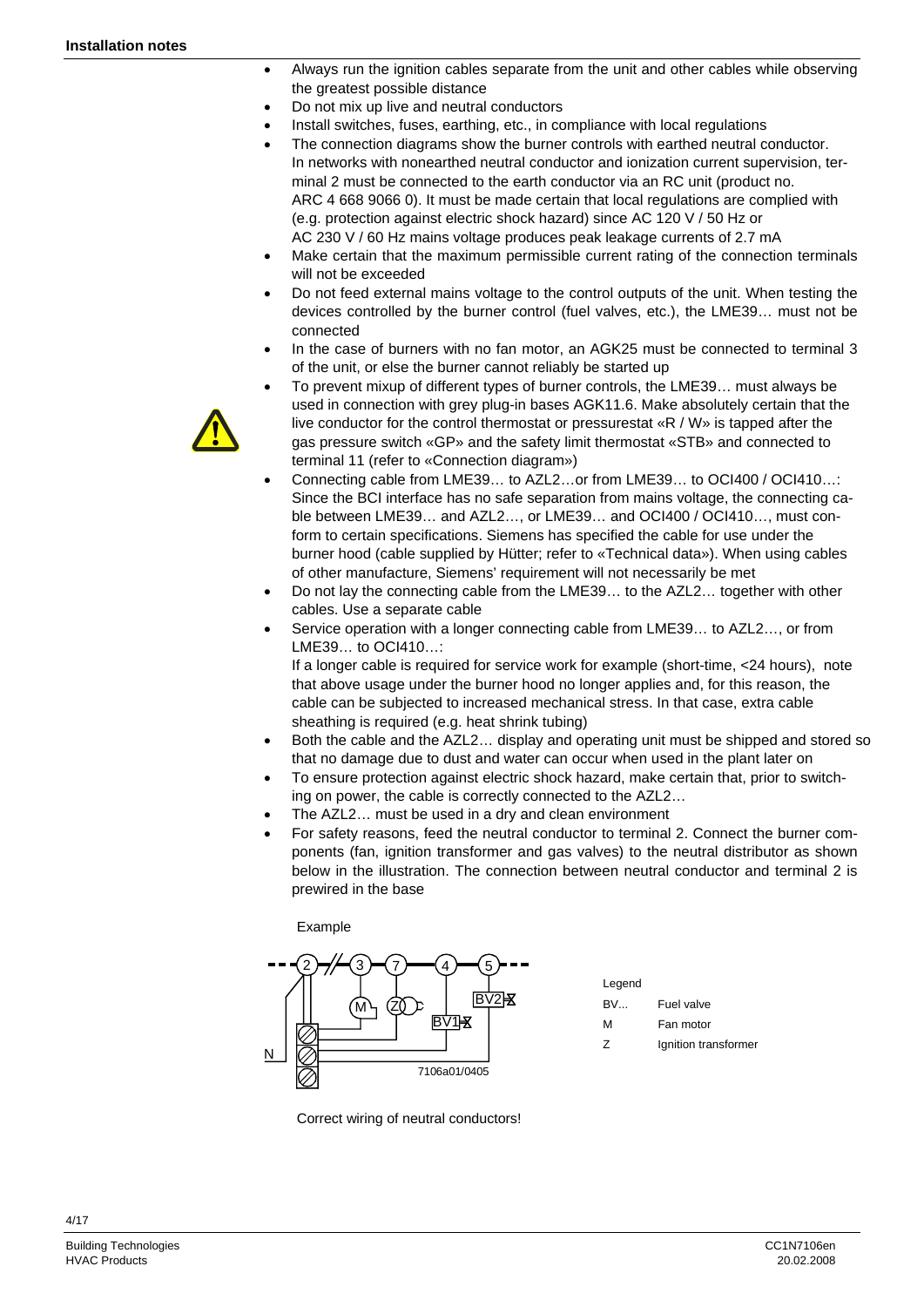- It is important to achieve practically disturbance- and loss-free signal transmission:
- Never run detector cables together with other cables
	- Line capacitance reduces the magnitude of the flame signal
	- Use a separate cable
- Observe the permissible length of the detector cables (refer to «Technical data»)
- The ionization probe is not protected against electric shock hazard
- Locate the high-voltage ignition electrode and the ionization probe such that the ignition spark cannot arc over to the ionization probe (risk of electrical overloads) and that it cannot adversely affect the supervision of ionization
- Insulation resistance
	- Must be a minimum of 50 M $\Omega$  between ionization probe and ground
	- Soiled detector holders reduce the insulation resistance, thus supporting cree page currents
- Earth the burner in compliance with the relevant regulations; earthing the boiler alone does not suffice

#### **Commissioning notes**

When commissioning the plant for the first time or when doing maintenance work, make the following safety checks:

|    | Safety check to be carried                                                                    | <b>Expected response</b>                                                                                                                                                                                                             |
|----|-----------------------------------------------------------------------------------------------|--------------------------------------------------------------------------------------------------------------------------------------------------------------------------------------------------------------------------------------|
|    | out                                                                                           | Supply state (factory setting):                                                                                                                                                                                                      |
| a) | Burner startup with previously<br>interrupted line to the flame<br>detector                   | Lockout at the end of «TSA»<br>$\rightarrow$ Max. 3 repetitions                                                                                                                                                                      |
| b) | Burner operation with simulated<br>loss of flame. For that purpose,<br>cut off the gas supply | • Establishment of flame at the end of<br>«TSA»<br>$\rightarrow$ Max. 3 repetitions<br>(can be parameterized)<br>$\rightarrow$ Factory setting: Lockout<br>No establishment of flame at the end<br>of «TSA»<br>$\rightarrow$ Lockout |
| c) | Burner operation with simulated<br>air pressure failure (not with<br>atmospheric burners)     | Immediate lockout                                                                                                                                                                                                                    |

After installation and commissioning, the parameterized values and settings must be **documented** by the person / heating engineer responsible for the plant. These data can be printed out with the help of the ACS410 PC software, for example, or must be written down. The documentation must be checked by the expert and then kept in a safe place.



On the OEM access level of the LME39…, it is possible to make parameter settings that differ from application standards. When setting the parameters, it must be made certain that the application will run safely in accordance with legal requirements.

Prior to commissioning, the following points must be checked:

- The correct time parameter settings, especially the settings of the safety and prepurge times
- The correct functioning of the flame detector in the event of loss of flame during operation (including the response time); with extraneous light, during the prepurge time and, when there is no establishment of flame, at the end of the safety time
- Air pressure
- Safety loop (e.g. STB)
- Minimum gas pressure (GP)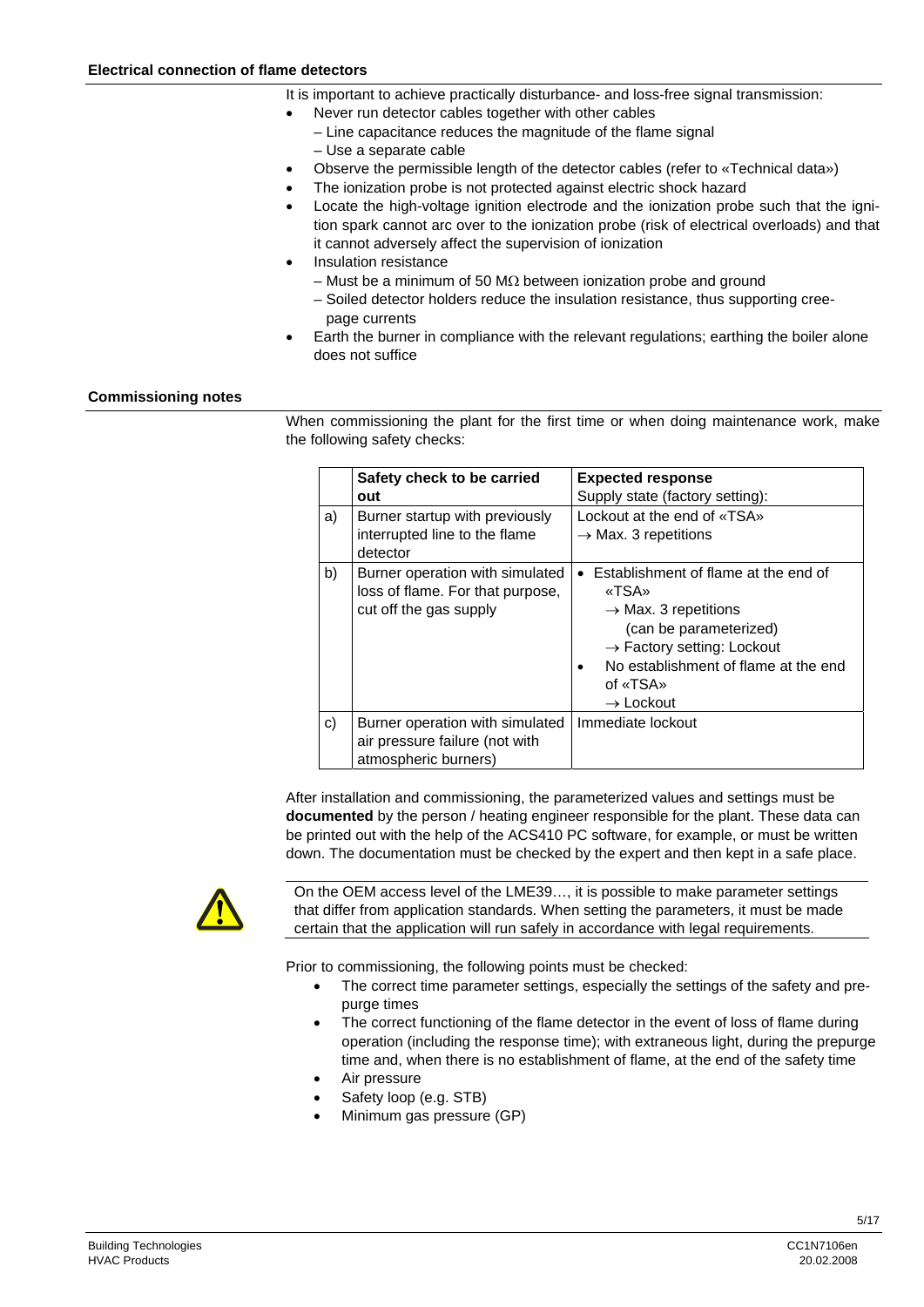









♦

2004/108/EC 90/396/EEC

ISO 9001: 2000 Cert. 00739

| ISO 14001: 2004 |
|-----------------|
| Cert. 38233     |

| <b>Identification code to EN 298</b> |               |
|--------------------------------------|---------------|
| LME39.100                            | <b>FTCLBN</b> |
| LME39.400                            | <b>ABCLBN</b> |
|                                      |               |

#### **Disposal notes**

| $\boxtimes$<br>gether with domestic waste.              | The unit contains electrical and electronic components and must not be disposed of to- |
|---------------------------------------------------------|----------------------------------------------------------------------------------------|
|                                                         |                                                                                        |
| Local and currently valid legislation must be observed. |                                                                                        |

| The housing is made of impact-proof, heat-resistant and flame-retarding plastic. It is of<br>$\bullet$<br>plug-in design and engages audibly in the base<br>Burner controls LME39 and plug-in base AGK11.6 are silver-grey (RAL7001)<br>$\bullet$<br>The housing accommodates the<br>$\bullet$<br>- microcontroller for the control sequence and the control relays for load control<br>- electronic flame signal amplifier (ionization)<br>- lockout reset button with its integrated 3-color signal lamp (LED) for operational<br>status and fault status messages and the socket for connecting the OCI400 inter-<br>face adapter<br>The AZL2 display and operating unit is for direct connection to the burner control. All<br>safety-related digital inputs and outputs of the system are monitored by the contact<br>feedback network. Operation and parameterization of the LME39 is accomplished<br>with the AZL2 or via the OCI410 / ACS410<br>Unlimited burner capacity (thermal output on startup ≤120 kW)<br>$\bullet$<br>3 repetitions in the event of loss of flame during operation (can be parameterized)<br>$\bullet$ |
|----------------------------------------------------------------------------------------------------------------------------------------------------------------------------------------------------------------------------------------------------------------------------------------------------------------------------------------------------------------------------------------------------------------------------------------------------------------------------------------------------------------------------------------------------------------------------------------------------------------------------------------------------------------------------------------------------------------------------------------------------------------------------------------------------------------------------------------------------------------------------------------------------------------------------------------------------------------------------------------------------------------------------------------------------------------------------------------------------------------------------------------|
| Multicolor indication of operational status and fault status messages<br>$\bullet$<br>Forwarding of operational status messages, fault status messages and full service<br>٠<br>information via additional OCI400 / OCI410 interface adapter and Windows ACS410<br>PC software                                                                                                                                                                                                                                                                                                                                                                                                                                                                                                                                                                                                                                                                                                                                                                                                                                                         |
| RJ11 jack for connection of the AZL2 display and operating unit or the OCI410 inter-<br>face adapter for communication and parameterization via Windows ACS410 PC tool.                                                                                                                                                                                                                                                                                                                                                                                                                                                                                                                                                                                                                                                                                                                                                                                                                                                                                                                                                                |
| The most important time parameters for the program:<br>- Prepurge time (t1)<br>- Preignition time (t3)<br>- Postignition time (t3n)<br>$-$ Interval (t4)<br>$-$ Postpurge time 1 (t8-1)<br>- Opening time for actuators (t11)<br>- Closing time for actuators (t12)<br>Dath the nussures time and the sofety times are sofety related and can be showned by th                                                                                                                                                                                                                                                                                                                                                                                                                                                                                                                                                                                                                                                                                                                                                                         |
|                                                                                                                                                                                                                                                                                                                                                                                                                                                                                                                                                                                                                                                                                                                                                                                                                                                                                                                                                                                                                                                                                                                                        |

Both the prepurge time and the safety times are safety-related and can be changed by the OEM with the help of the display and operating unit.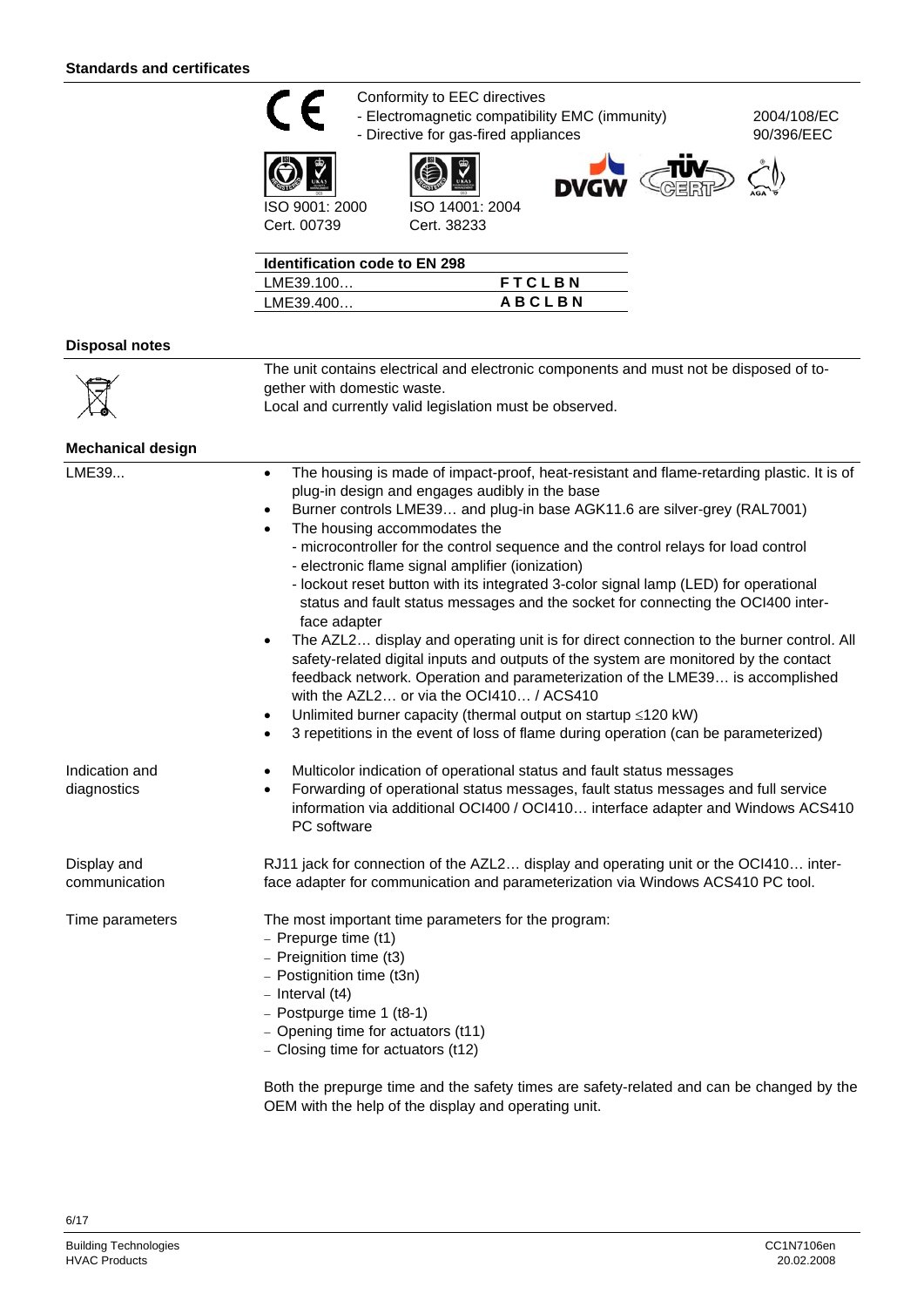#### **Type summary** (other types of burner controls on request)

The product nos. given below apply to the LME39… burner control without plug-in base and without flame detector. For ordering information on plug-in bases and other accessories, refer to «Ordering».

| Flame detector                                                                                                      | Product no. | Main     | tw    | <b>TSA</b>         | t1<br>(P225) | t1<br>(P256) | t3<br>(P226) | t3n<br>(P257)<br>ap- | t4<br>(P230) | t8<br>(P234) | t10<br>(P224)       | t11<br>(P259)          | t12<br>(P260)          | t22<br>ap-  | $ 2\rangle$ |
|---------------------------------------------------------------------------------------------------------------------|-------------|----------|-------|--------------------|--------------|--------------|--------------|----------------------|--------------|--------------|---------------------|------------------------|------------------------|-------------|-------------|
|                                                                                                                     |             | voltage  | max.  | max.               | min.         | min.         | approx.<br>s | prox.                | approx.<br>s | min.         | max.                | min.<br>s <sup>1</sup> | min.<br>s <sup>1</sup> | prox.       |             |
| s<br>s<br>s<br>s<br>s<br>s<br>s<br>s<br>Burner controls for 2-stage burners with actuator control and communication |             |          |       |                    |              |              |              |                      |              |              |                     |                        |                        |             |             |
| Ionization probe (ION)<br>or flame detector                                                                         | LME39.100A1 | AC 120 V | 2.5   | (3)<br>$t3n + 0.7$ | 30           | $---$        | 3            | 2.3                  | 10           | $\Omega$     | 65                  | 30                     | 30                     | $---$       |             |
| $QRA$ 3) with<br>AGQ3A27                                                                                            | LME39.100A2 | AC 230 V | 2.5   | (3)<br>$t3n + 0.7$ | 30           | ---          | 3            | 2.3                  | 10           | 0            | 65                  | 30                     | 30                     | $---$       |             |
|                                                                                                                     | min.        | ---      | $---$ | 0.7                | $\mathbf 0$  | $---$        | 1            | 0                    | 1            | 0            | ---                 | 0                      | $\Omega$               | $---$       | 1           |
| Setting range                                                                                                       | Max.        | ---      | $---$ | 4.7                | 75           | $---$        | 37.5         | 4                    | 75           | 240          | ---                 | 75                     | 75                     | $---$       | 4           |
| Increment                                                                                                           | (s)         | ---      | $---$ | 0.147              | 0.294        | $---$        | 0.147        | 0.147                | 0.294        | 5            | $\qquad \qquad - -$ | 0.294                  | 0.294                  | $---$       | $\mathbf 1$ |
| Burner controls for atmospheric, 2-stage burners without actuator control with communication                        |             |          |       |                    |              |              |              |                      |              |              |                     |                        |                        |             |             |
| Ionization probe (ION)<br>or flame detector                                                                         | LME39.400A1 | AC 120 V | 2.5   | (5)<br>$t3n + 0.7$ | ---          | 14.5         | 1.7          | 4                    | 9            | 0            | ---                 | ---                    | ---                    | 5           |             |
| $QRA$ <sup>3)</sup> with<br>AGQ3A27                                                                                 | LME39.400A2 | AC 230 V | 2.5   | (5)<br>$t3n + 0.7$ | $---$        | 14.5         | 1.7          | 4                    | 9            | $\Omega$     | ---                 | ---                    | ---                    | 5           |             |
|                                                                                                                     | min.        | ---      | $---$ | 0.7                | $---$        | $\mathbf 0$  | 1            | 0                    |              | 0            | ---                 | ---                    | ---                    | $\Omega$    | 0           |
| Setting range                                                                                                       | Max.        | ---      | $---$ | 4.7                | $---$        | 75           | 37.5         | 4.2                  | 75           | 1237         | ---                 | ---                    | ---                    | 8           | 4           |
| Increment                                                                                                           | (s)         | ---      | $---$ | 0.147              | $---$        | 0.294        | 0.147        | 0.147                | 0.294        | 5            | ---                 | ---                    | ---                    | $0.147$   1 |             |

Note on parameterization:

Use the AZL2… or ACS410 to always set the exact value of the required time (multiples of increments of 0.147 seconds or 0.294 seconds).

When parameterizing minimum or maximum times, the possibility of a  $\pm$ 7% tolerance must be taken into consideration.

For **min**imum values: The value to be parameterized must be at least 7% **greater**. For **max**imum values: The value to be parameterized must be at least 7% **smaller**.

|                                    | Example:<br>Calculation:<br>Value to be parameterized: | t1min shall be set to 30 s<br>$30 s + 7\% = 32.1 s$<br>Must be equal to or greater than the calculated value<br>(e.g. 32.34 s) |  |  |
|------------------------------------|--------------------------------------------------------|--------------------------------------------------------------------------------------------------------------------------------|--|--|
|                                    | Example:                                               | TSAmax, shall be set to 5 s                                                                                                    |  |  |
| Special case here:<br>Calculation: |                                                        | TSA is set directly via the change of t3n using the following formula:                                                         |  |  |
|                                    |                                                        | $t3n = TSA - 0.7 s$                                                                                                            |  |  |
|                                    |                                                        | $5 s - 7\% = 4.65 s$                                                                                                           |  |  |
|                                    |                                                        | $13n = 4.65$ s $- 0.7$ s $= 3.95$ s                                                                                            |  |  |
|                                    | Value t3n to be                                        |                                                                                                                                |  |  |
| parameterized:                     |                                                        | Must be equal to or <b>smaller</b> than the calculated value (e.g. 3.822 s)                                                    |  |  |
|                                    |                                                        |                                                                                                                                |  |  |
| _egend                             | <b>Waiting time</b><br>tw                              | Interval between ignition «Off» and «BV2»<br>t4                                                                                |  |  |

| Legend | tw  | Waiting time      | t4  | Interval between ignition «Off» and «BV2» |
|--------|-----|-------------------|-----|-------------------------------------------|
|        | TSA | Safety time       | t8  | Postpurge time                            |
|        | t1  | Prepurge time     | t10 | Specified time for air pressure signal    |
|        | t11 | Purge time        | t11 | Programmed opening time for actuator «SA» |
|        | tЗ  | Preignition time  | t12 | Programmed closing time for actuator «SA» |
|        | t3n | Postignition time | t22 | 2nd safety time                           |
|        |     |                   |     |                                           |
|        |     |                   |     |                                           |

1) Maximum running time available for actuator «SA». The actuator's running time must be shorter

2) Repetition (maximum number of startups per controlled start)

3) Only AC 230 V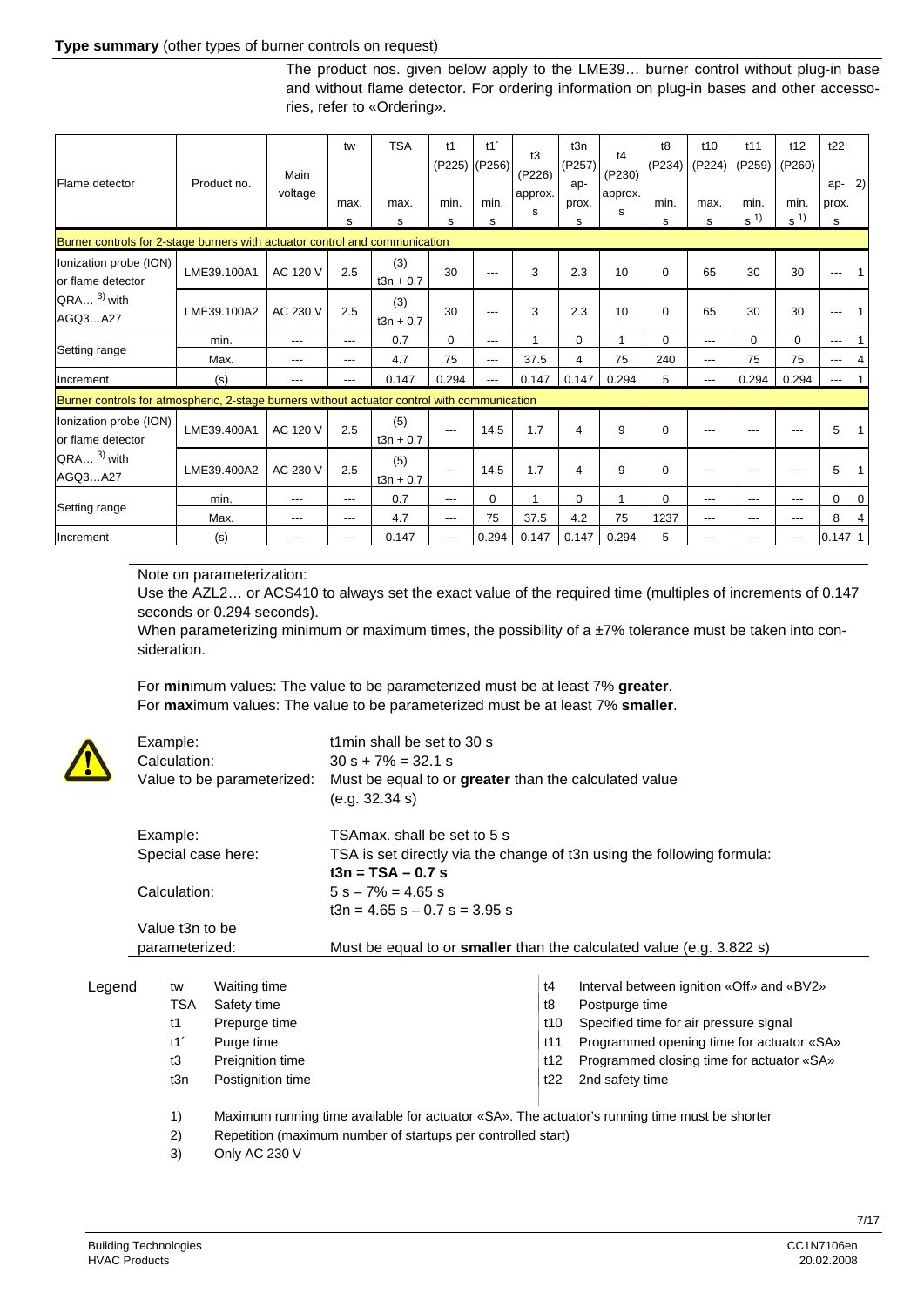#### **Technical data**

General unit data

| Mains voltage                             | AC 120 V +10% / -15%                       |
|-------------------------------------------|--------------------------------------------|
|                                           | AC 230 V +10% / -15%                       |
| Mains frequency                           | 5060 Hz ±6%                                |
| Power consumption                         | 12 VA                                      |
| External primary fuse (Si)                | Max. 10 A (slow)                           |
| Mounting position                         | Optional                                   |
| Input current at terminal 12              | Max. 5 A                                   |
| Weight                                    | Approx. 160 g                              |
| Safety class                              |                                            |
| Degree of protection                      | IP40 (to be ensured through mounting)      |
|                                           | (if RJ11 jack is not covered, only IP10)   |
| Perm. cable length terminal 1             | Max. 1 m at a line capacitance of 100 pF/m |
|                                           | (max. 3 m at 15 pF / m)                    |
| Perm. cable length from QRA to            | Max. 20 m at 100 pF / m                    |
| AGQ3A27 (lay separate cable)              |                                            |
| Remote reset laid separately              | Max. 20 m at 100 pF / m                    |
| Perm. cable length terminals 8 and 10     | Max. 20 m at 100 pF / m                    |
|                                           | (lay separate cable)                       |
| Perm. input voltage terminals 6 and 11    | AC 120 V +10% / -15%                       |
|                                           | AC 230 V +10% / -15%                       |
| Perm. cable lengths other terminals       | Max. 3 m at 100 pF / m                     |
| Possible input current terminals 6 and 11 | 0.5 mA                                     |
|                                           |                                            |

| Current rating                                  | At $cos\varphi \geq 0.6$                                | At $cos\varphi = 1$ |
|-------------------------------------------------|---------------------------------------------------------|---------------------|
| ll - Terminal 3                                 | Max. 2.7 A                                              | Max. 3 A            |
|                                                 | $(15 \text{ A}$ for max. 0.5 s $\rightarrow$ only LME2) |                     |
| $\mathsf{\mathsf{I}}$ - Terminals 4, 5, 7 and 9 | Max. 1.7 A                                              | Max. 2 A            |
| <b>I</b> - Terminal 10                          | Max. 1 A                                                | Max. 1 A            |

| <b>Signal cable</b>   | Color white                               |
|-----------------------|-------------------------------------------|
|                       | Unshielded                                |
|                       | Conductor 4 x 0.141 mm <sup>2</sup>       |
| Supplier              | Reference:                                |
|                       | Hütter                                    |
|                       | http://www.huetter.co.at/telefonkabel.htm |
|                       | Order number: on request                  |
| Location              | Under the burner hood (extra measures     |
|                       | required for compliance with SKII EN      |
|                       | 60730-1)                                  |
|                       |                                           |
| <b>Storage</b>        | DIN EN 60721-3-1                          |
| Climatic conditions   | Class 1K3                                 |
| Mechanical conditions | Class 1M2                                 |
| Temperature range     | $-20+60$ °C                               |
| Humidity              | $<$ 95% r.h.                              |
| <b>Transport</b>      | DIN EN 60 721-3-2                         |
| Climatic conditions   | Class 2K2                                 |
| Mechanical conditions | Class 2M2                                 |
| Temperature range     | $-20+60$ °C                               |
| Humidity              | $<$ 95% r.h.                              |
| <b>Operation</b>      | DIN EN 60 721-3-3                         |
| Climatic conditions   | Class 3K3                                 |
| Mechanical conditions | Class 3M3                                 |
| Temperature range     | $-20+60$ °C                               |
| Humidity              | <95% r.h.                                 |

Connecting cable  $Display \rightarrow BCI$ 

Environmental conditions

 $\Lambda$ 

**Condensation, formation of ice and ingress of water are not permitted!**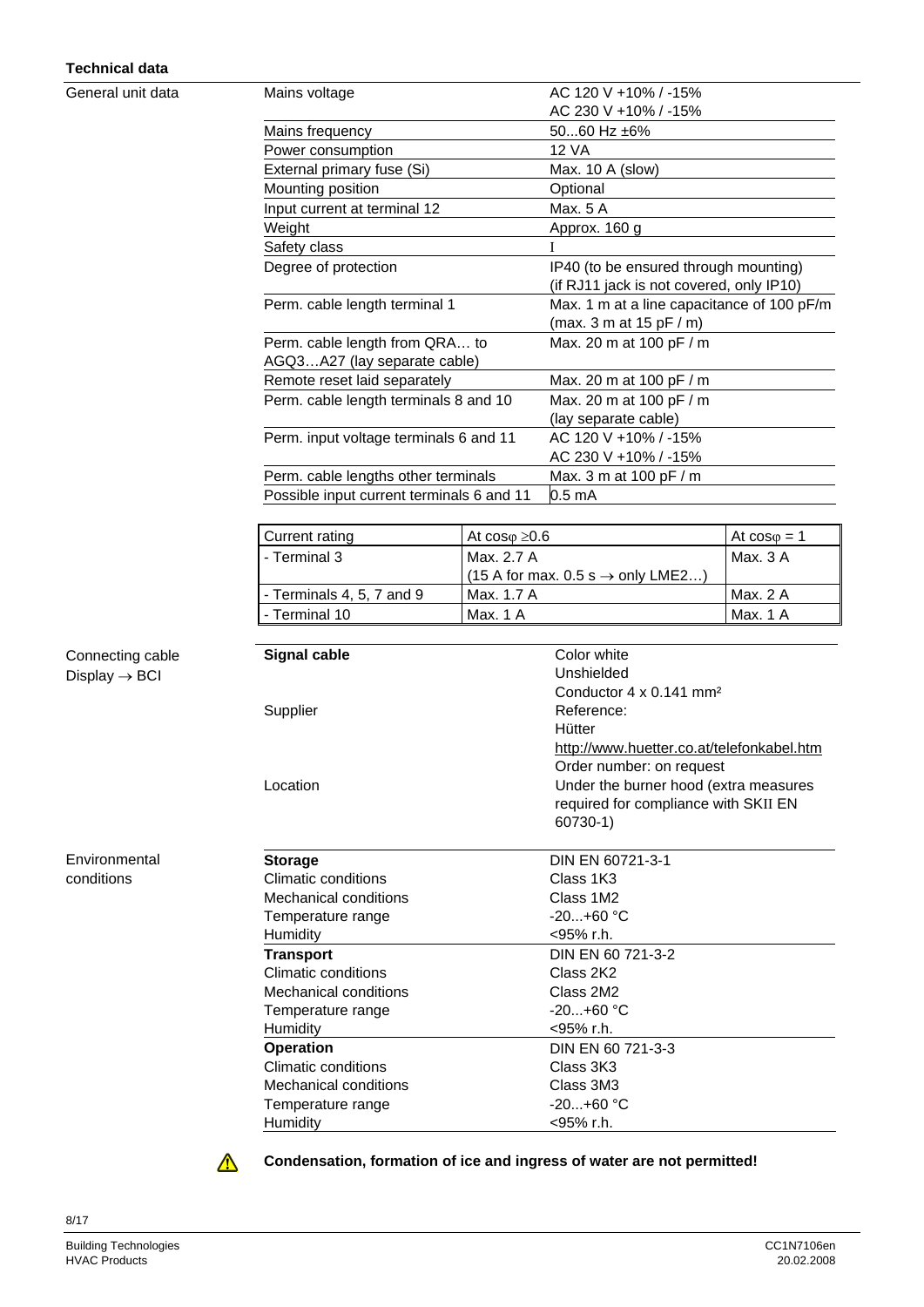#### **Life cycle**

LME… burner controls have a designed lifetime\* of 250,000 burner startup cycles which, under normal operating conditions in heating mode, correspond to approx. 10 years of usage (starting from the production date given on the type field). This lifetime is based on the endurance tests specified in standard EN 298 and the table containing the relevant test documentation as published by the European Association of Component Manufacturers (Afecor) (www.afecor.org).

The designed lifetime is based on use of the burner controls according to the manufacturer's Data Sheet and Basic Documentation. After reaching the designed lifetime in terms of the number of burner startup cycles, or the respective time of usage, the burner control is to be replaced by authorized personnel.

\* The designed lifetime is not the warranty time specified in the Terms of Delivery

#### **Flame supervision with ionization probe**

|                                                                            | At mains voltage |                   |
|----------------------------------------------------------------------------|------------------|-------------------|
|                                                                            | $UN = AC 120 V1$ | $UN = AC 230 V1$  |
| Detector voltage between ionization probe and ground                       | AC 50120 V       | AC 115230 V       |
| (AC voltmeter $\text{Ri} \geq 10 \text{ M}\Omega$ )                        |                  |                   |
| Switching threshold (limit values):                                        |                  |                   |
| Switching on (flame on) (DC ammeter $\text{Ri} \leq 5 \text{ k}\Omega$ )   | $\ge$ DC 1.5 µA  | $\ge$ DC 1.5 µA   |
| Switching off (flame off) (DC ammeter $\text{Ri} \leq 5 \text{ k}\Omega$ ) | $\le$ DC 0.5 µA  | $\leq$ DC 0.5 µA  |
| Detector current required for reliable operation                           | $\ge$ DC 3 µA    | $\ge$ DC 3 µA     |
| Switching threshold in the event of poor flame during operation            | Approx. DC 5 µA  | Approx. DC 5 µA   |
| (LED flashes green)                                                        |                  |                   |
| Short-circuit current between ionization probe and ground                  | Max. AC50150 µA  | Max. AC 100300 µA |
| (AC ammeter Ri $\leq$ 5 k $\Omega$ )                                       |                  |                   |

<sup>1</sup>) For applications outside the European Community, operation at mains voltage AC 120 V / AC 230 V ±10% is ensured

Flame supervision with ionization probe is accomplished by making use of the conductivity and rectifying effect of the flame. The flame signal amplifier only responds to the DC current component of the flame signal. A short-circuit between ionization probe and ground causes the burner to initiate lockout.

#### Measuring circuit



Legend

C Electrolytic capacitor 100...470 µF; DC 10...25 V ION Ionization probe

M Microammeter, Ri max. 5,000 Ω

For detector currents, refer to «Technical data».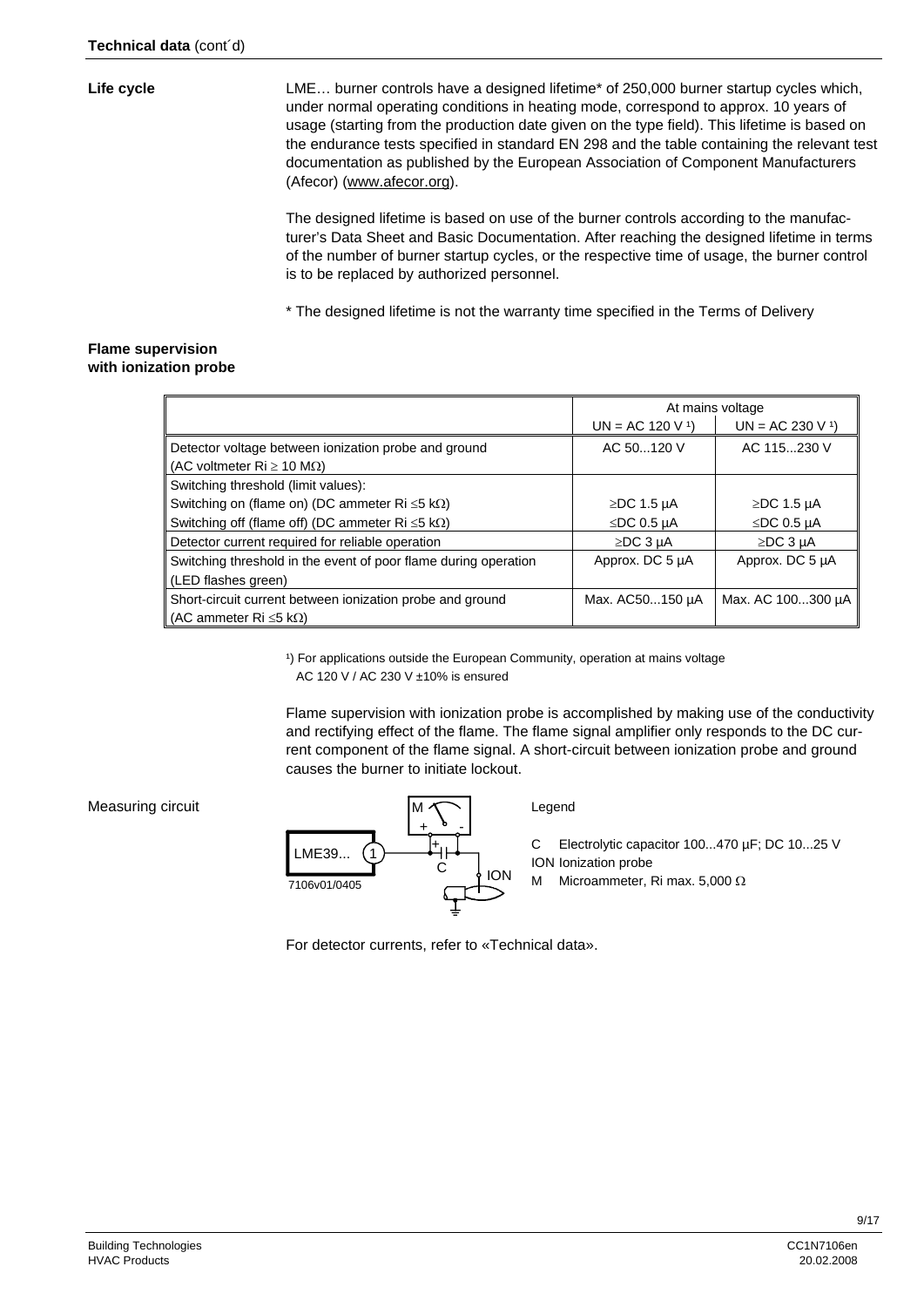#### **Flame supervision with AGQ3…A27 and UV detector QRA...**

Only in connection with LME39…A2 (AC 230 V)!

| AC 230 V +10% / -15%                 |
|--------------------------------------|
| 5060 Hz $\pm$ 6%                     |
| Max. 20 m                            |
|                                      |
| Max. $2m$                            |
|                                      |
| Approx. 140 g                        |
| Optional                             |
| IP40, to be ensured through mounting |
| 4.5 VA                               |
|                                      |

|                                                   |               | At mains voltage UN |
|---------------------------------------------------|---------------|---------------------|
|                                                   | AC 220 V      | AC 240 V            |
| Detector voltage at QRA (with no load)            |               |                     |
| Terminal 3 off (refer to control sequence)        | DC 400 V      | DC 400 V            |
| Terminal 3 on (refer to control sequence)         | DC 300 V      | DC 300 V            |
| Detector voltage                                  |               |                     |
| Load by DC measuring instrument Ri >10 M $\Omega$ |               |                     |
| Terminal 3 off (refer to control sequence)        | DC 380 V      | DC 380 V            |
| Terminal 3 on (refer to control sequence)         | DC 280 V      | DC 280 V            |
| DC current detector signals with UV detector      | Min. required | Max. possible       |
| <b>QRA</b>                                        |               |                     |
| Measurement at the UV detector QRA                | $200 \mu A$   | 500 µA              |

Ancillary unit AGQ3...A27

With LME39…A2 burner controls, use of the AGQ3...A27 UV ancillary unit is mandatory.

(A) The correct functioning of aged UV cells can be checked with a UV test by applying a higher voltage to the UV cell after controlled shutdown until terminal 3 carries voltage.



Limit thermostat or pressure switch

Safety limit thermostat R Control thermostat or pressurestat<br>W limit thermostat or pressure switch

Connection diagram Connection diagram Connection diagram the UV detector current



 Measurement made at the UV detector QRA…

| C         | Electrolytic capacitor 100470 µF; DC 1025 V | bl        | Blue         |
|-----------|---------------------------------------------|-----------|--------------|
|           |                                             |           |              |
| M         | Microammeter Ri max. 5,000 $\Omega$         | br        | <b>Brown</b> |
| QRA       | UV detector                                 | gı        | Grey         |
| GP        | Gas pressure switch                         | rt        | Red          |
| <b>SB</b> | Safety limit thermostat                     | <b>SW</b> | <b>Black</b> |
| R         | Control thermostat or pressurestat          |           |              |

#### Legend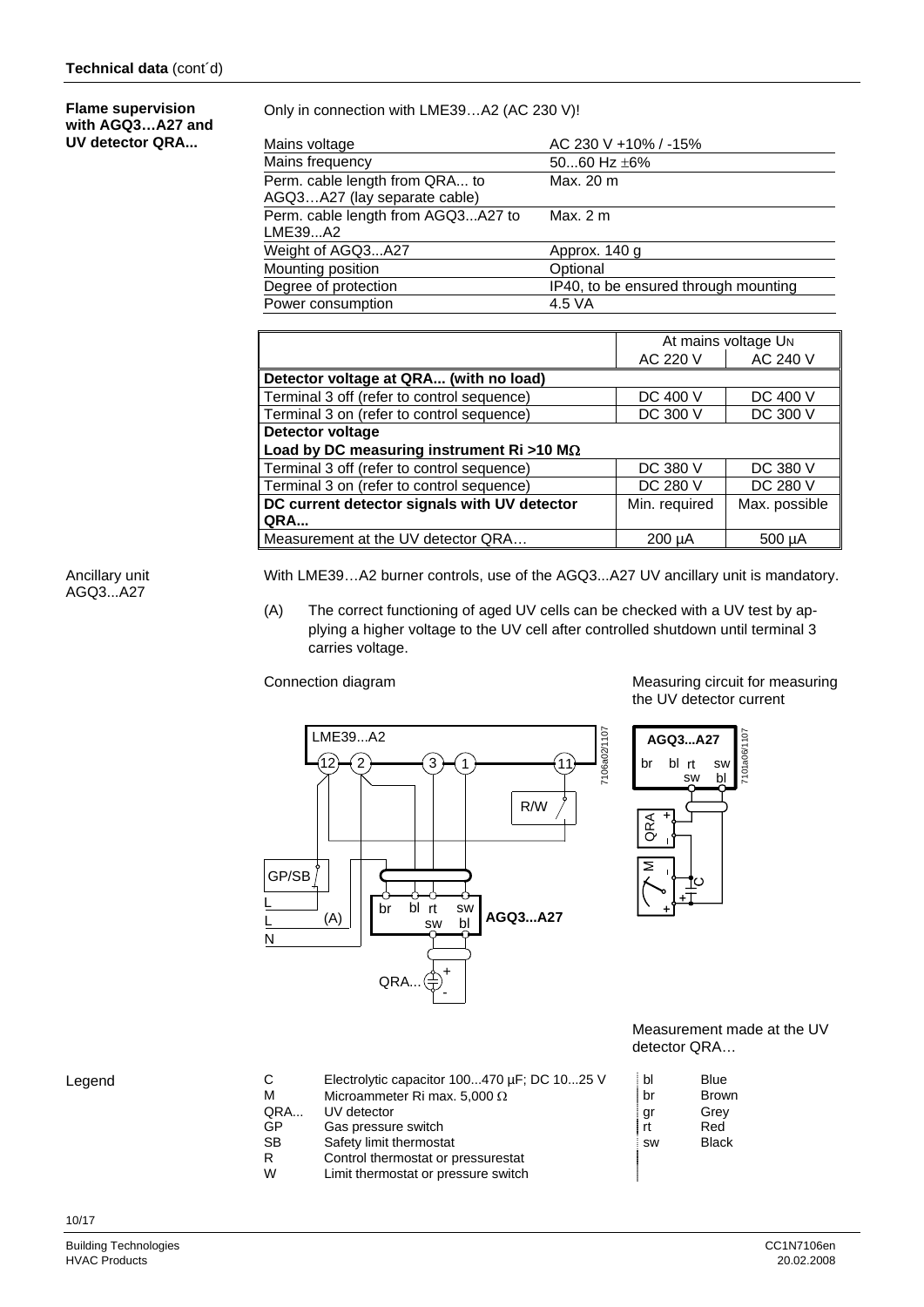| <b>Functions</b>                                   |                                                                                                                                                                                                                                                                                                                                                                                                                 |                                                                                                                                                                                                                                                                                                                                                 |  |
|----------------------------------------------------|-----------------------------------------------------------------------------------------------------------------------------------------------------------------------------------------------------------------------------------------------------------------------------------------------------------------------------------------------------------------------------------------------------------------|-------------------------------------------------------------------------------------------------------------------------------------------------------------------------------------------------------------------------------------------------------------------------------------------------------------------------------------------------|--|
| Preconditions for<br>burner startup                | Burner control must be reset<br>$\bullet$<br>All contacts in the line are closed, request for heat<br>$\bullet$<br>No undervoltage<br>$\bullet$<br>Air pressure switch «LP» or CPI must be in its no-load position, or DBR2 is connected<br>$\bullet$<br>Fuel valve «BV1» is connected<br>$\bullet$<br>Fan motor or AGK25 is connected<br>٠<br>Flame detector is darkened and there is no extraneous light<br>٠ |                                                                                                                                                                                                                                                                                                                                                 |  |
| Undervoltage                                       | ٠<br>below about AC 85 V (at $UN = AC 120 V$ )<br>$\bullet$<br>$\bullet$<br>below about AC 175 V (at $UN = AC 230 V$ )<br>٠                                                                                                                                                                                                                                                                                     | Safety shutdown from the operating position takes place should mains voltage drop<br>Restart is initiated when mains voltage exceeds about AC 90 V (at UN = AC 120 V)<br>Safety shutdown from the operating position takes place should mains voltage drop<br>Restart is initiated when mains voltage exceeds about AC 185 V (at UN = AC 230 V) |  |
| Controlled intermittent<br>operation               | After no more than 24 hours of continuous operation, the burner control initiates automatic<br>controlled shutdown followed by a restart.                                                                                                                                                                                                                                                                       |                                                                                                                                                                                                                                                                                                                                                 |  |
| Reversed polarity<br>protection with<br>ionization | If the connections of live conductor (terminal 12) and neutral conductor (terminal 2) are<br>mixed up, the burner control initiates lockout at the end of «TSA».                                                                                                                                                                                                                                                |                                                                                                                                                                                                                                                                                                                                                 |  |
| Control sequence in the<br>event of fault          | ment are immediately deactivated (<1 second).                                                                                                                                                                                                                                                                                                                                                                   | If lockout occurs, the outputs for the fuel valves, the burner motor and the ignition equip-                                                                                                                                                                                                                                                    |  |
|                                                    | Cause                                                                                                                                                                                                                                                                                                                                                                                                           | <b>Response</b>                                                                                                                                                                                                                                                                                                                                 |  |
|                                                    | Mains failure                                                                                                                                                                                                                                                                                                                                                                                                   | Restart                                                                                                                                                                                                                                                                                                                                         |  |
|                                                    | Voltage below undervoltage threshold                                                                                                                                                                                                                                                                                                                                                                            | Safety shutdown                                                                                                                                                                                                                                                                                                                                 |  |
|                                                    | Voltage above undervoltage threshold                                                                                                                                                                                                                                                                                                                                                                            | Restart                                                                                                                                                                                                                                                                                                                                         |  |
|                                                    | Extraneous light during «t1»                                                                                                                                                                                                                                                                                                                                                                                    | Lockout                                                                                                                                                                                                                                                                                                                                         |  |
|                                                    | Extraneous light during «tw»                                                                                                                                                                                                                                                                                                                                                                                    | Prevention of startup, lockout after 30 sec-<br>onds at the latest                                                                                                                                                                                                                                                                              |  |
|                                                    | No flame at the end of «TSA»                                                                                                                                                                                                                                                                                                                                                                                    | <b>Factory setting:</b><br>Lockout at the end of «TSA»<br>Can be parameterized:<br>Max 3 repetitions followed by lockout at the                                                                                                                                                                                                                 |  |

|                                               | Can be parameterized:<br>Max. 3 repetitions, followed by lockout at the<br>end of «TSA»                                                                                                 |  |
|-----------------------------------------------|-----------------------------------------------------------------------------------------------------------------------------------------------------------------------------------------|--|
| Loss of flame during operation                | Factory setting:<br>Lockout                                                                                                                                                             |  |
|                                               | Can be parameterized:<br>Establishment of flame at the end of<br>«TSA»<br>$\rightarrow$ Max. 3 repetitions<br>No establishment of flame at the end of<br>«TSA»<br>$\rightarrow$ Lockout |  |
| «LP» welded in working position               | Prevention of startup, lockout after max. 65<br>seconds at the latest                                                                                                                   |  |
| «LP» welded in normal position                | Lockout on completion of «t10»                                                                                                                                                          |  |
| No air pressure signal after completion «t10» | Lockout                                                                                                                                                                                 |  |
| «CPI» contact is open during «tw»             | Prevention of startup, lockout after 60 sec-<br>onds at the latest                                                                                                                      |  |

In the event of lockout, the LME39… remains locked and the red signal lamp (LED) lights up. The burner control can immediately be reset. This state is also maintained in the case of mains failure.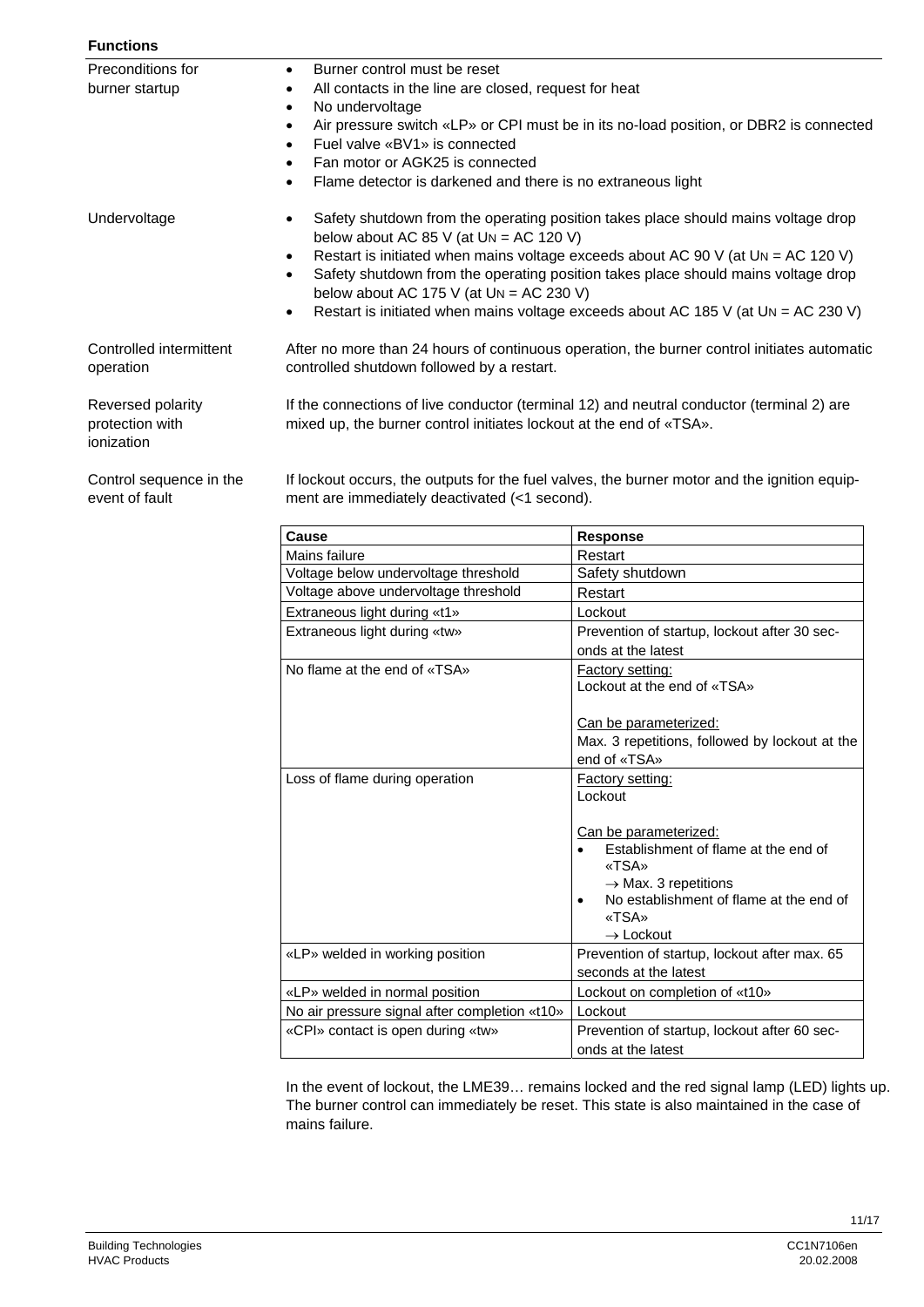When lockout occurs, the burner control can immediately be reset. To do this, press the lockout reset button for about 1 second (<3 seconds). The LME39... can only be reset when all contacts in the line are closed and when there is no undervoltage. If no flame is established at the end of «TSA», or if the flame is lost during operation, a maximum of 3 repetitions per controlled startup can be performed via «R», or else lockout will be initiated. Counting of repetitions is restarted each time a controlled startup via «R» takes place. Duty of PC tool software: The PC tool is a component of the LME39… system and serves primarily as an operator module for the following basic tasks: • Visualization of system status with the following data: - Parameters - Process data • Configuration and parameterization of the basic unit (individual parameters) Resetting the burner control Limitation of repetitions (can be parameterized) PC software ACS410

• Reset

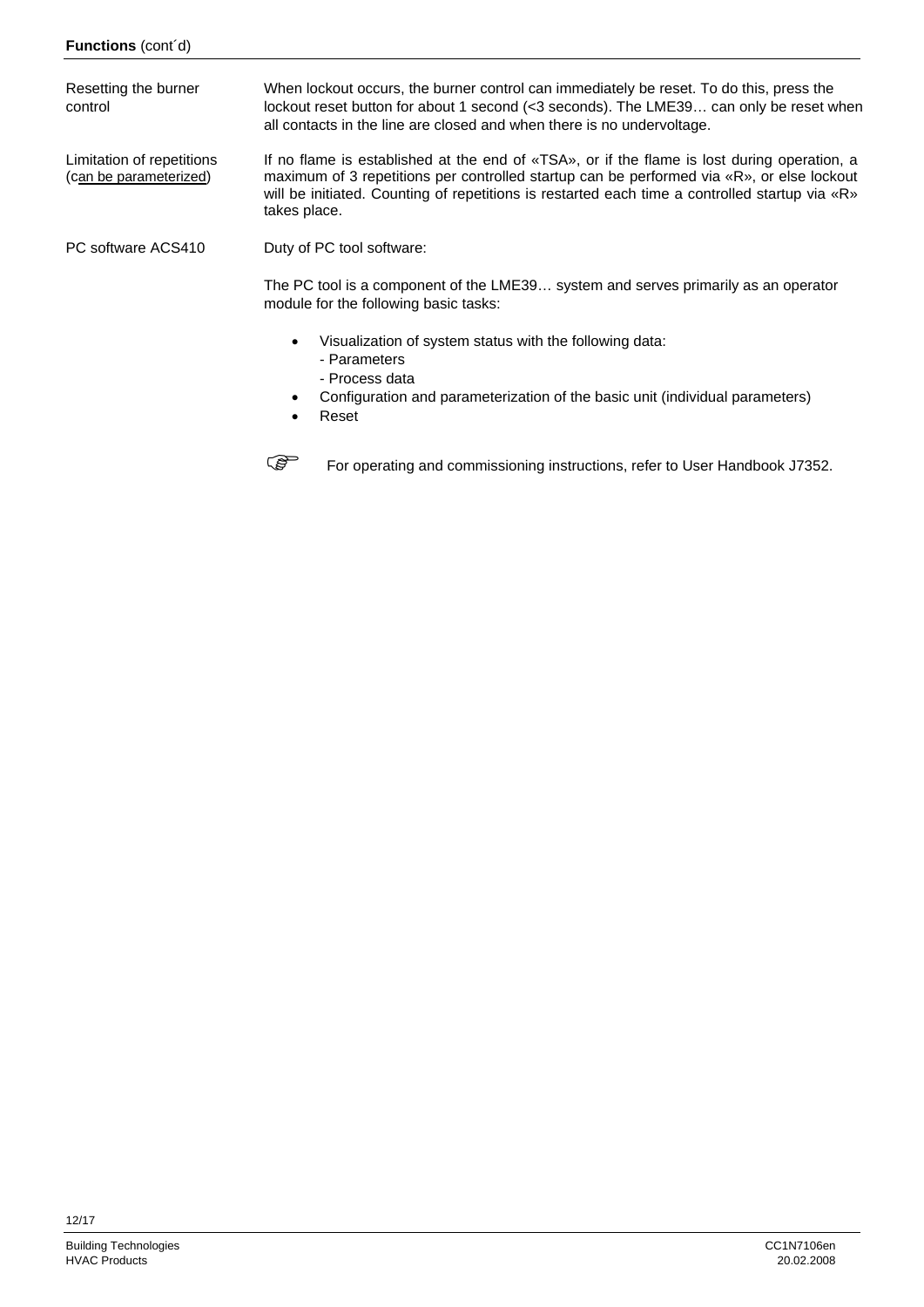#### **Operation, indication, diagnostics**

Operation



Lockout reset button «EK...» is the key operating element for resetting the burner control and for activating / deactivating the diagnostics functions.



The multicolor signal lamp (LED) in the lockout reset button is the key indicating element for visual diagnostics and interface diagnostics.

Both «EK...» and LED are located under the transparent cover of the lockout reset button.

There are 3 diagnostics choices:

- 1. Visual diagnostics: Operational status indication or diagnostics of the cause of fault
- 2. Interface diagnostics: With the help of the OCI400 / OCI410 interface adapter and the ACS410 PC software or flue gas analyzers of different makes
- 3. On the display of the AZL2…

Visual diagnostics:

In normal operation, the different operating states are indicated in the form of color codes according to the color code table given below.

Operational status indication

During startup, status indication takes place according to the following table:

| Color code table for multicolor signal lamp (LED) |               |                   |  |
|---------------------------------------------------|---------------|-------------------|--|
| <b>Status</b>                                     | Color code    | Color             |  |
| Waiting time «tw», other waiting states           | Q             | Off               |  |
| Ignition phase, ignition controlled               |               | Flashing yellow   |  |
| Operation, flame o.k.                             |               | Green             |  |
| Operation, flame not o.k.                         | COOCOOOOO     | Flashing green    |  |
| Extraneous light on burner startup                | □▲□▲□▲□▲□▲    | Green-red         |  |
| Undervoltage                                      | <b>.</b>      | Yellow-red        |  |
| Fault, alarm                                      |               | Red               |  |
| Error code output (refer to «Error code           | AO AO AO AO   | Flashing red      |  |
| table»)                                           |               |                   |  |
| Interface diagnostics                             | <b>AAAAAA</b> | Red flicker light |  |

Legend

**......** Steady on **A** Red

Off the contract of the contract of the contract of the contract of the contract of the contract of the contract of the contract of the contract of the contract of the contract of the contract of the contract of the contra

Green in the control of the control of the Creen in the Creen in the Creen in the Creen in the Creen in the Cre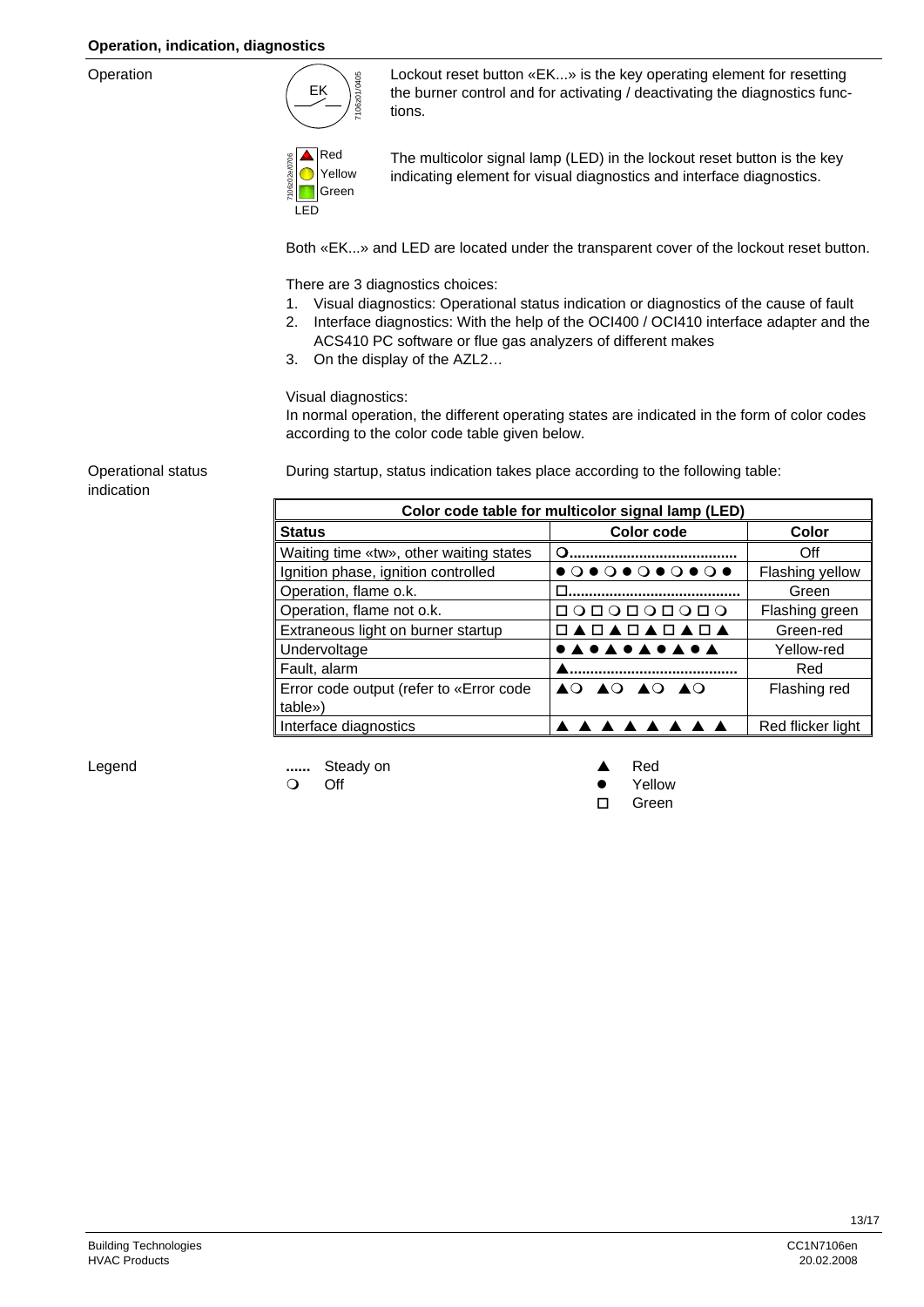Diagnostics of the cause of fault

After lockout, the red fault signal lamp is steady on. In that condition, visual diagnostics of the cause of fault according to the error code table can be activated by pressing the lockout reset button for at least 3 seconds. Pressing the reset button again for at least 3 seconds activates interface diagnostics. If, by accident, interface diagnostics has been activated, in which case the slightly red light of the signal lamp flickers, it can be deactivated by pressing again the lockout reset button for at least 3 seconds. The instant of switching over is indicated by a yellow light pulse.

The following sequence activates the diagnostics of the cause of fault:



| Error code table  |                           |                                                                       |  |
|-------------------|---------------------------|-----------------------------------------------------------------------|--|
| Red blink code of | «AL» at<br>Possible cause |                                                                       |  |
| signal lamp (LED) | term. 10                  |                                                                       |  |
| 2 blinks          | On.                       | No establishment of flame at the end of «TSA»                         |  |
|                   |                           | Faulty or soiled fuel valves                                          |  |
|                   |                           | Faulty or soiled flame detector                                       |  |
|                   |                           | Poor adjustment of burner, no fuel                                    |  |
|                   |                           | Faulty ignition equipment                                             |  |
| 3 x blinks        | On                        | «LP» faulty                                                           |  |
|                   |                           | - Loss of air pressure signal after «t10»                             |  |
|                   |                           | - «LP» welded in normal position                                      |  |
| 4 blinks          | On                        | Extraneous light when burner startup                                  |  |
| 5 blinks          | On                        | Time out «LP»                                                         |  |
|                   |                           | - «LP» welded in working position                                     |  |
| 6 blinks          | On                        | Free                                                                  |  |
| 7 blinks          | On                        | Too many losses of flame during operation (limitation of repetitions) |  |
|                   |                           | Faulty or soiled fuel valves                                          |  |
|                   |                           | Faulty or soiled flame detector                                       |  |
|                   |                           | Poor adjustment of burner                                             |  |
| 8 x blinks        | On                        | Free                                                                  |  |
| 9 blinks          | On                        | Free                                                                  |  |
| 10 blinks         | Off                       | Wiring error or internal error, output contacts, other fault          |  |
| 14 blinks         | On                        | CPI contact not closed                                                |  |

During the time the cause of fault is diagnosed, the control outputs are dead.

- Burner remains shut down
- External fault indication remains deactivated
- Fault status signal «AL» at terminal 10, according to the error code table

The diagnostics of the cause of fault is quit and the burner switched on again by resetting the burner control. Press the lockout reset button for about 1 second (<3 seconds).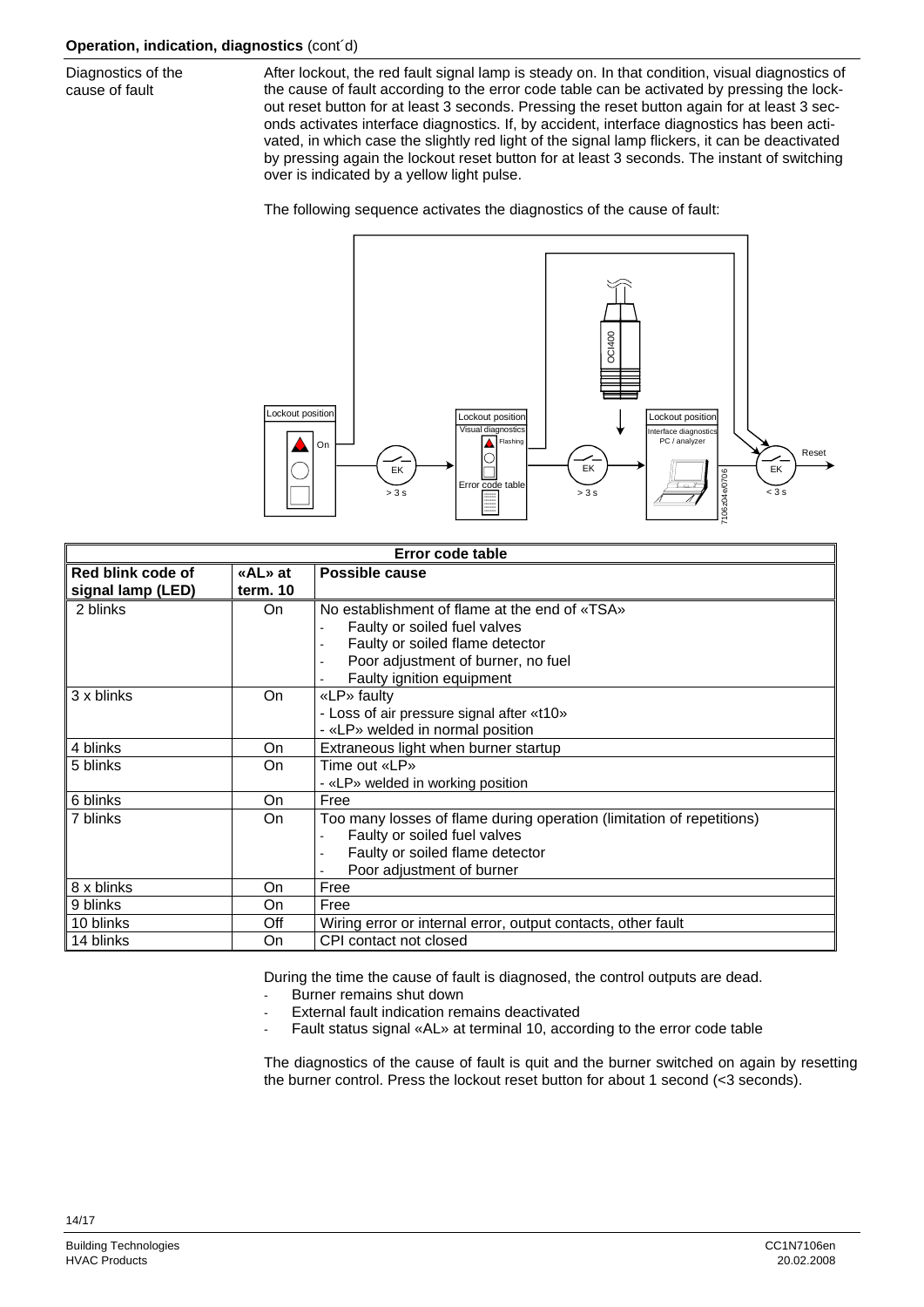





#### **Other application examples**

### $\bigwedge$

#### **The connection diagrams shown are merely examples which must be adapted in the individual case depending on the application!**

Only for burners with fan control via auxiliary contactor «HS» with «LP»



<sup>1</sup>) AGK25 is required only if an auxiliary relay with a coil resistance of ≥50 kΩ is used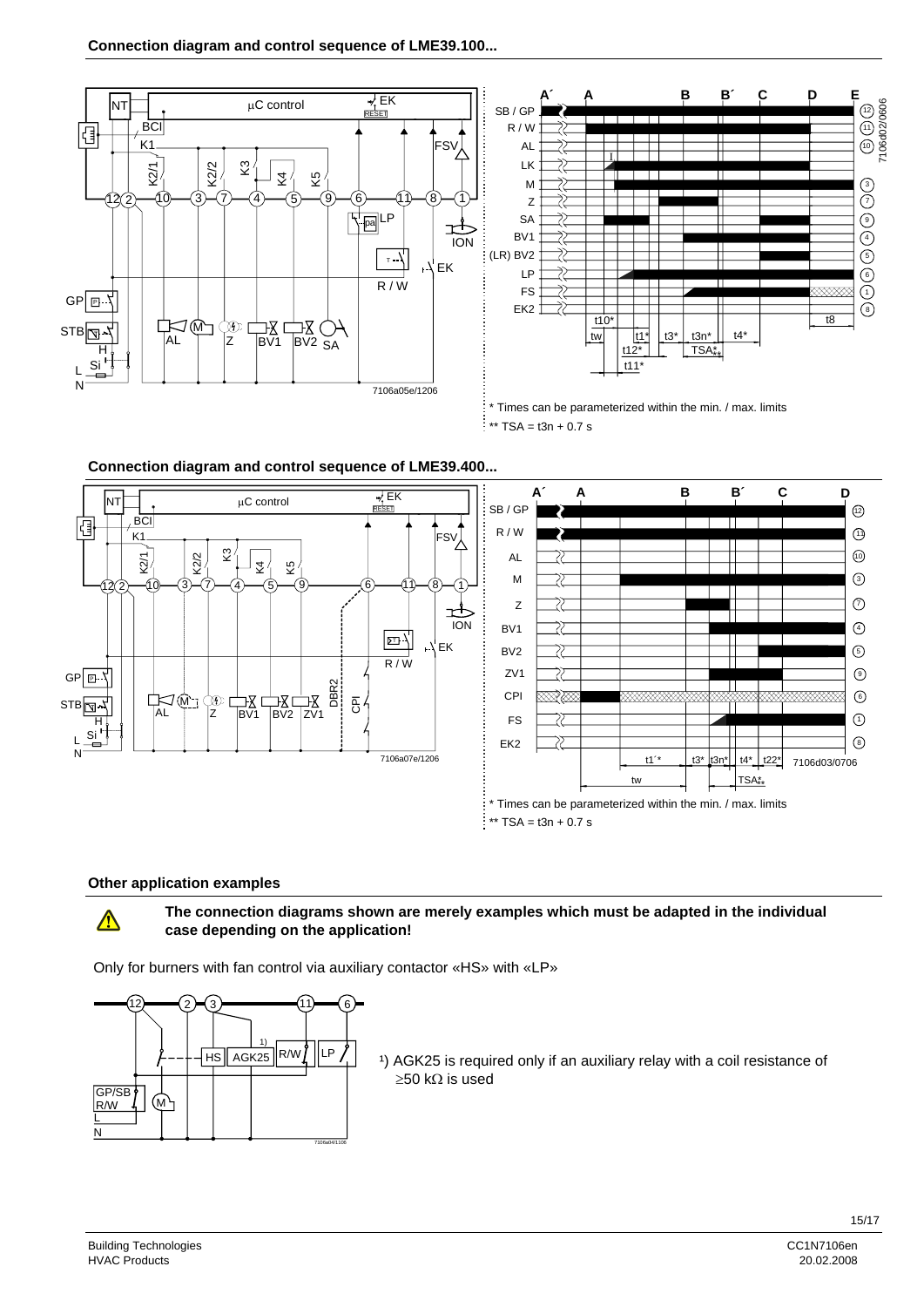| Α<br>$B - B'$<br>С<br>C-D<br>D | Start command (switching on by «R»)<br>Interval for establishment of flame<br>Operating position of burner reached<br>Burner operation (generation of heat)<br>Controlled shutdown by «R»<br>• Burner is immediately shut down<br>• Burner control is immediately ready for new startup |
|--------------------------------|-----------------------------------------------------------------------------------------------------------------------------------------------------------------------------------------------------------------------------------------------------------------------------------------|
| I                              | Cam I actuator                                                                                                                                                                                                                                                                          |
| t1                             | Prepurge time                                                                                                                                                                                                                                                                           |
| t1'                            | Purge time                                                                                                                                                                                                                                                                              |
| t3                             | Preignition time                                                                                                                                                                                                                                                                        |
| t3n                            | Postignition time                                                                                                                                                                                                                                                                       |
| t4                             | Interval between ignition «Off» and release of «BV2»                                                                                                                                                                                                                                    |
| t8                             | Postpurge time                                                                                                                                                                                                                                                                          |
| t10                            | Specified time for air pressure signal                                                                                                                                                                                                                                                  |
| t11                            | Programmed opening time for actuator «SA»                                                                                                                                                                                                                                               |
| t12                            | Programmed closing time for actuator «SA»                                                                                                                                                                                                                                               |
| t22<br>TSA                     | 2nd safety time                                                                                                                                                                                                                                                                         |
| tw                             | Ignition safety time<br>Waiting time                                                                                                                                                                                                                                                    |
|                                |                                                                                                                                                                                                                                                                                         |
| AGK25                          | <b>PTC</b> resistor                                                                                                                                                                                                                                                                     |
| AL                             | Error message (alarm)                                                                                                                                                                                                                                                                   |
| <b>BV</b>                      | Fuel valve                                                                                                                                                                                                                                                                              |
| <b>CPI</b>                     | <b>Closed Position Indicator</b>                                                                                                                                                                                                                                                        |
| DBR <sub>2</sub>               | Wire link                                                                                                                                                                                                                                                                               |
| EK                             | Remote lockout reset button                                                                                                                                                                                                                                                             |
| <b>FS</b>                      | Flame signal                                                                                                                                                                                                                                                                            |
| GP                             | Gas pressure switch                                                                                                                                                                                                                                                                     |
| HS                             | Auxiliary contactor, relay                                                                                                                                                                                                                                                              |
| <b>ION</b>                     | Ionization probe<br>Low-fire                                                                                                                                                                                                                                                            |
| KL.<br>LK                      | Air damper                                                                                                                                                                                                                                                                              |
| <b>LKP</b>                     | Air damper position                                                                                                                                                                                                                                                                     |
| LP                             | Air pressure switch                                                                                                                                                                                                                                                                     |
| LR                             | Load controller                                                                                                                                                                                                                                                                         |
| M                              | Fan motor                                                                                                                                                                                                                                                                               |
| ΜS                             | Synchronous motor                                                                                                                                                                                                                                                                       |
| <b>NL</b>                      | Nominal load                                                                                                                                                                                                                                                                            |
| QRA                            | Flame detector                                                                                                                                                                                                                                                                          |
| R                              | Control thermostat / pressurestat                                                                                                                                                                                                                                                       |
| <b>RV</b>                      | Gas regulation damper                                                                                                                                                                                                                                                                   |
| <b>SA</b>                      | Actuator SON                                                                                                                                                                                                                                                                            |
| <b>STB</b><br>Si               | Safety limit thermostat<br><b>External fuse</b>                                                                                                                                                                                                                                         |
| t                              | Time                                                                                                                                                                                                                                                                                    |
| W                              | Limit thermostat / pressure switch                                                                                                                                                                                                                                                      |
| Z                              | Ignition transformer                                                                                                                                                                                                                                                                    |
|                                |                                                                                                                                                                                                                                                                                         |
|                                | Control signals                                                                                                                                                                                                                                                                         |
|                                | Required input signals                                                                                                                                                                                                                                                                  |
|                                | Permissible input signals                                                                                                                                                                                                                                                               |